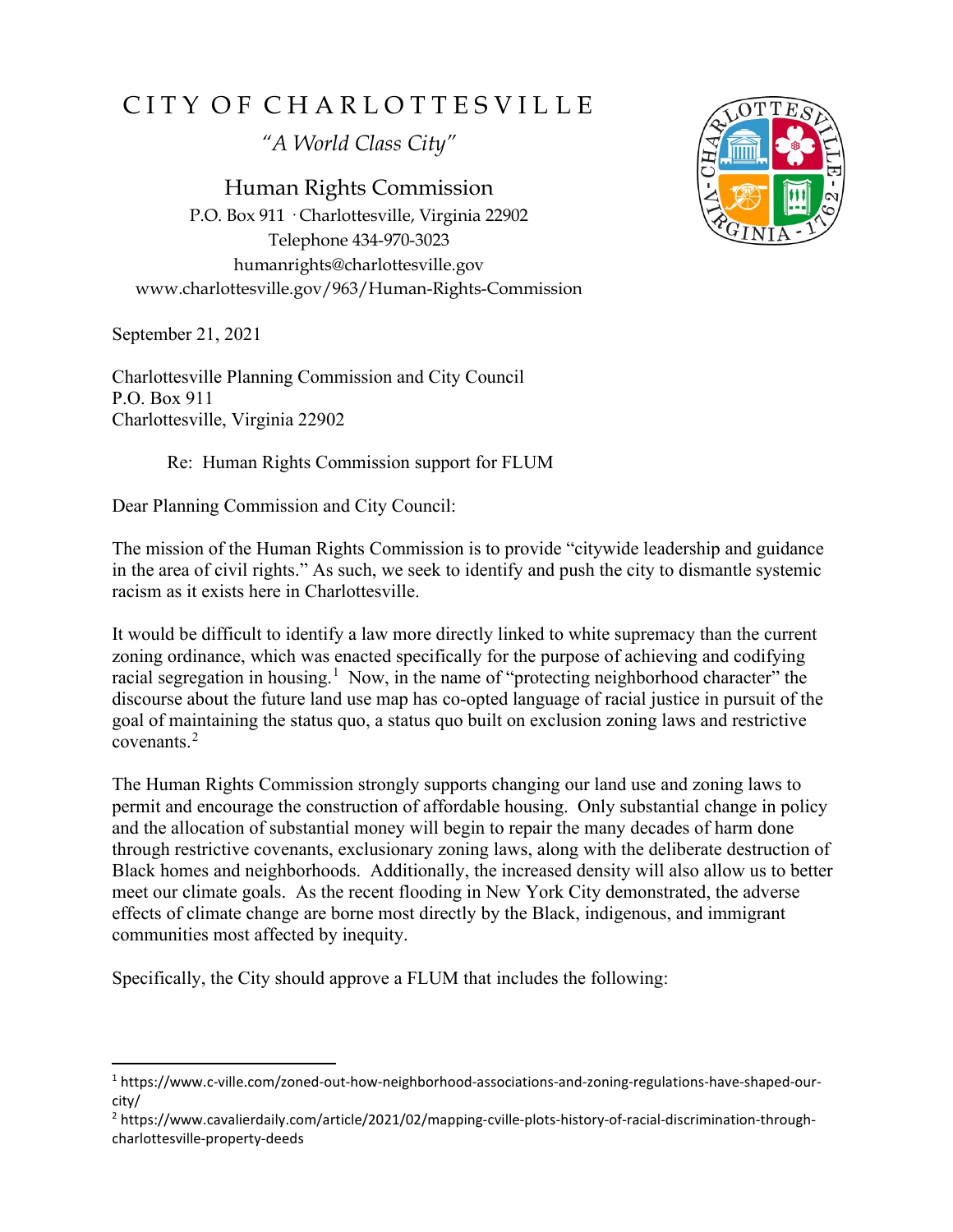1) It should include an Affordable Housing Overlay to allow additional density city-wide when the new homes are affordable.

2) It should incorporate the following into General Residential (outside of sensitive areas) to ensure additional homes across income levels can be built:

- Allow 3.5 story buildings. This will help ensure it is spatially and financially feasible for multi-family home construction
- Allow four-unit dwellings by-right: Buildings with four (or more) dwellings are subject to the Fair Housing Act requirements for accessibility on the ground floor, making these homes more accessible to people with disabilities.
- Allow a broader range of housing types, including townhouses, rowhouses, and cottage courtyards. Affordable homeownership opportunities are critical for community wealthbuilding. Attached units on less land make for more affordable for-purchase homes.
- Allow medium intensity residential use in General Residential outside of sensitive areas when additional homes beyond base zoning are affordable. We should not be limiting where affordable housing can go.
- 3) It should expand medium-intensity residential to include more areas in affluent, historically exclusionary neighborhoods close to amenities.
- 4) It should allow up to eight-story height for the JPA student corridor. This will encourage concentration of student housing in this area and will prevent undergraduate student housing from pushing into other neighborhoods surrounding the university.
- 5) It should allow small commercial uses, such as corner stores, throughout the city. If we want walkable, bikeable, vibrant, human-scale neighborhoods, that will require retail services in every neighborhood. These already exist as highly valued amenities in several neighborhoods across the city.

In particular, the Commission believes it is essential for the City to adopt the affordable housing overlay. We also particularly support allowing four-unit dwellings as, under the Fair Housing Act, this will increase the supply of homes accessible to the disability community.

As you evaluate the many public comments you are receiving, we ask you to weigh those comments against our stated values. Dismantling the legacy of white supremacy is urgent. Thank you for the work you are doing.

Sincerely,

Mary Bauer<br>Mary Bauer

Chair, Human Rights Commission